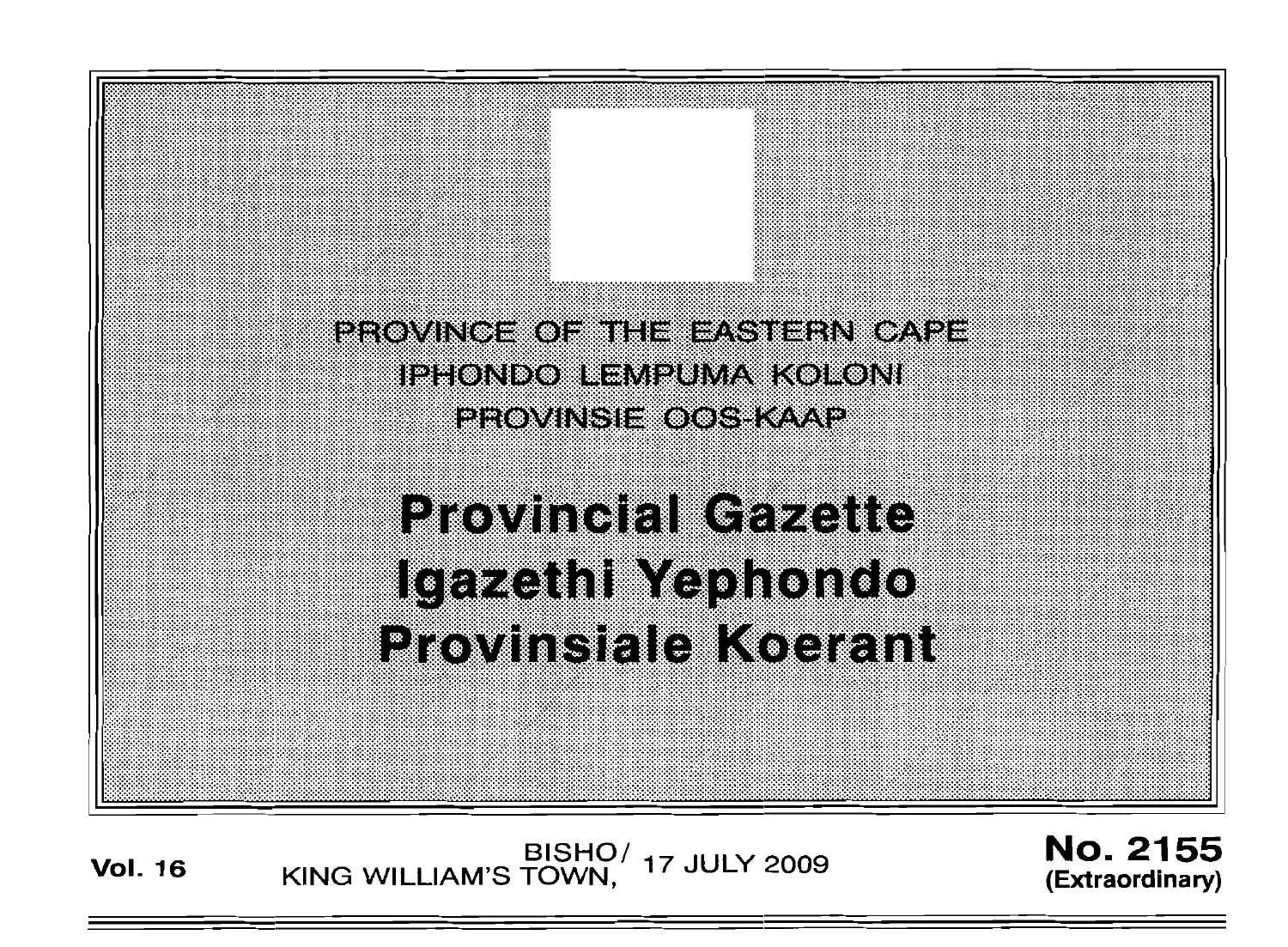|     | <b>CONTENTS • INHOUD</b> |             |                |
|-----|--------------------------|-------------|----------------|
| No. |                          | Page<br>No. | Gazette<br>No. |
|     | <b>GENERAL NOTICES</b>   |             |                |
|     |                          | з           | 2155           |
|     |                          |             | 2155           |

 $\mathcal{L}^{\pm}$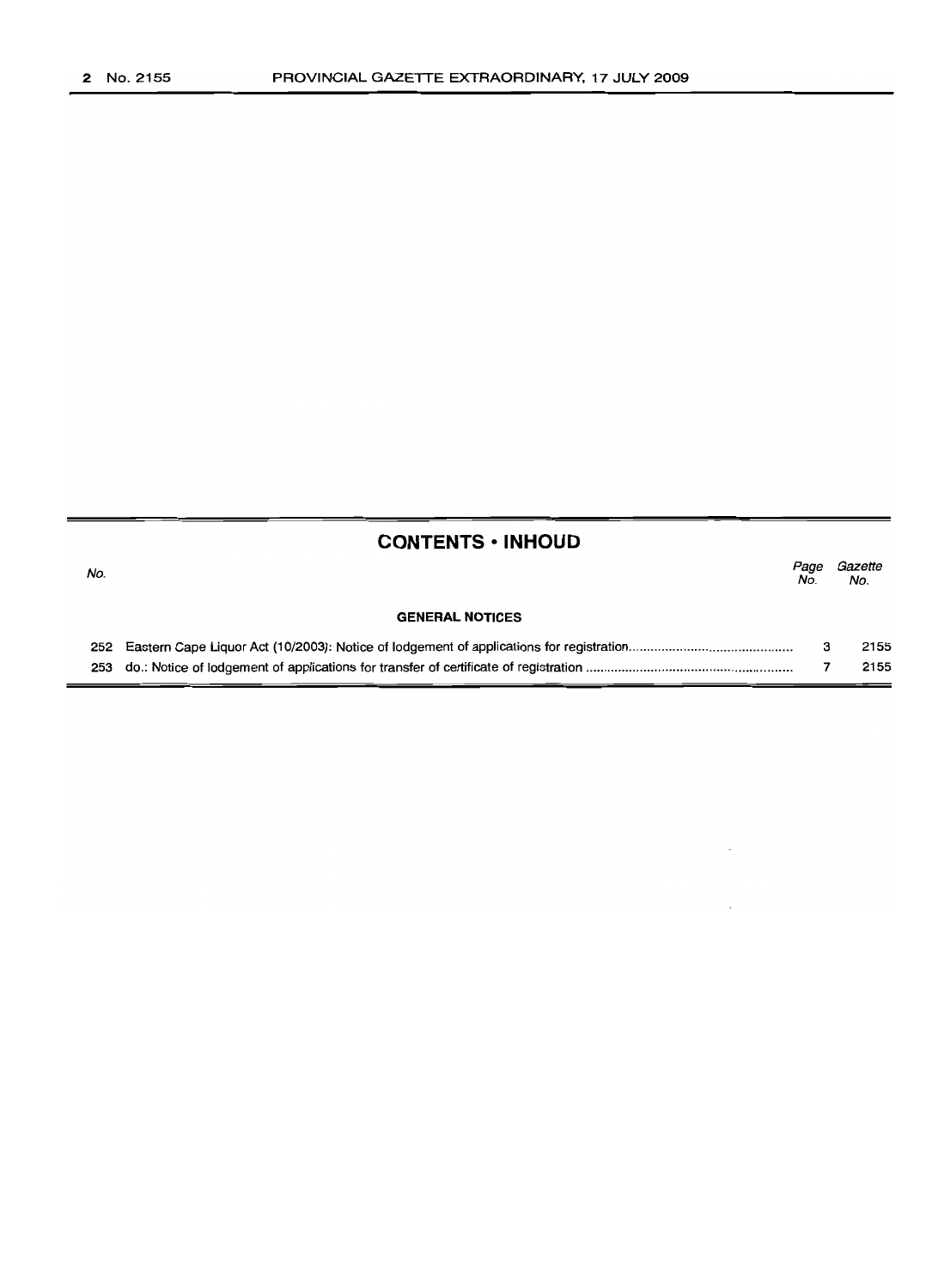# **GENERAL NOTICES**

## **NOTICE 252 OF 2009**

### **EASTERN CAPE LIQUOR ACT, 2003 (Act No. 10 of 2003) NOTICE OF LODGEMENT OF APPLICATIONS FOR REGISTRATION**

Notice is hereby given that the applications for registration, particulars of which appear in the Schedule hereunder, have been lodged with the Board.

Interested parties may, free of charge, inspect any application which appears in the Schedule hereunder and may within twenty one days of this notice, lodge with the Board written representations in support of, or written objections.

### **THEMBI ZONO - GXOVIVA EASTERN CAPE LIQUOR BOARD** 08 July **2009**

### **SCHEDULE**

|     | 1                                   | $\overline{2}$                       | 3                                   | 4                            | 5                                                                                             |
|-----|-------------------------------------|--------------------------------------|-------------------------------------|------------------------------|-----------------------------------------------------------------------------------------------|
|     | <b>Application</b><br><b>Number</b> | Name and<br>number of Ward           | Kind of registration<br>applied for | Kind of liquor<br>to be sold | Name under which business is<br>to be conducted and particulars<br>of the erf, street or farm |
| 1.  | <b>ECP 16857</b>                    | Ward 3 Nyandeni<br>Municipality      | Consumption on and<br>off premises  | All kinds                    | Major Tavern, Luthobeni Loc,<br>Libode                                                        |
| 2.  | <b>ECP 16858</b>                    | Ward 13 KSD<br>Municipality          | Consumption on and<br>off premises  | All kinds                    | Thandi's Tavern, Fairfield Loc,<br>Mthatha                                                    |
| 3.  | <b>ECP 16859</b>                    | Ward 6 Port St<br>Municipality       | Consumption on<br>premises          | All kinds                    | Port St Johns River Lodge, Erf 632,<br>Port St Johns                                          |
| 4.  | <b>ECP 16860</b>                    | Ward 10 KSD<br>Municipality          | Consumption on and<br>off premises  | All kinds                    | Bash Tavern, Lucingweni Loc,<br>Tsolo                                                         |
| 5.  | ECP 16861                           | Ward 9 Port St<br>Johns Municipality | Consumption on and<br>off premises  | All kinds                    | One Tavern, Nyusana Loc, Swazini<br>A/A, Port St Johns                                        |
| 6.  | <b>ECP 16862</b>                    | Ward 13 Mbhashe<br>Municipality      | Consumption on and<br>off premises  | All kinds                    | Shukushukuma Tavern, Ncihana<br>A/A, Elliotdale                                               |
| 7.  | ECP 16863                           | Ward 21 KSD<br>Municipality          | Consumption on and<br>off premises  | All kinds                    | Eyethu Tavern, Lower Tholo A/A,<br>Mganduli                                                   |
| 8.  | <b>ECP 16864</b>                    | Ward 7 Nyandeni<br>Municipality      | Consumption on and<br>off premises  | All kinds                    | 498 Thabo Mbeki Township,<br>Libode                                                           |
| 9.  | <b>ECP 16865</b>                    | Ward 32 KSD<br>Municipality          | Consumption on and<br>off premises  | All kinds                    | Chaphazeni Tavern, Ngqwala Loc,<br>Xwili A/A, Mthatha.                                        |
| 10. | <b>ECP 16866</b>                    | Ward 19<br>Nyandeni<br>municipality  | Consumption on and<br>off premises  | All kinds                    | Dilika Tavern, Zinduneni Loc,<br>Ngqeleni.                                                    |
| 11. | <b>ECP 16867</b>                    | Ward 19 Mhlontlo<br>Municipality     | Consumption on and<br>off premises  | All kinds                    | Kude Kwalapha Tavern, Luqolweni<br>Loc. Qumbu                                                 |
| 12. | <b>ECP 16868</b>                    | Ward 11 KSD<br>Municipality          | Consumption on and<br>off premises  | All kinds                    | Zamokulungisa Tavern,<br>Egrowundini Loc, Pola Park,<br>Mthatha                               |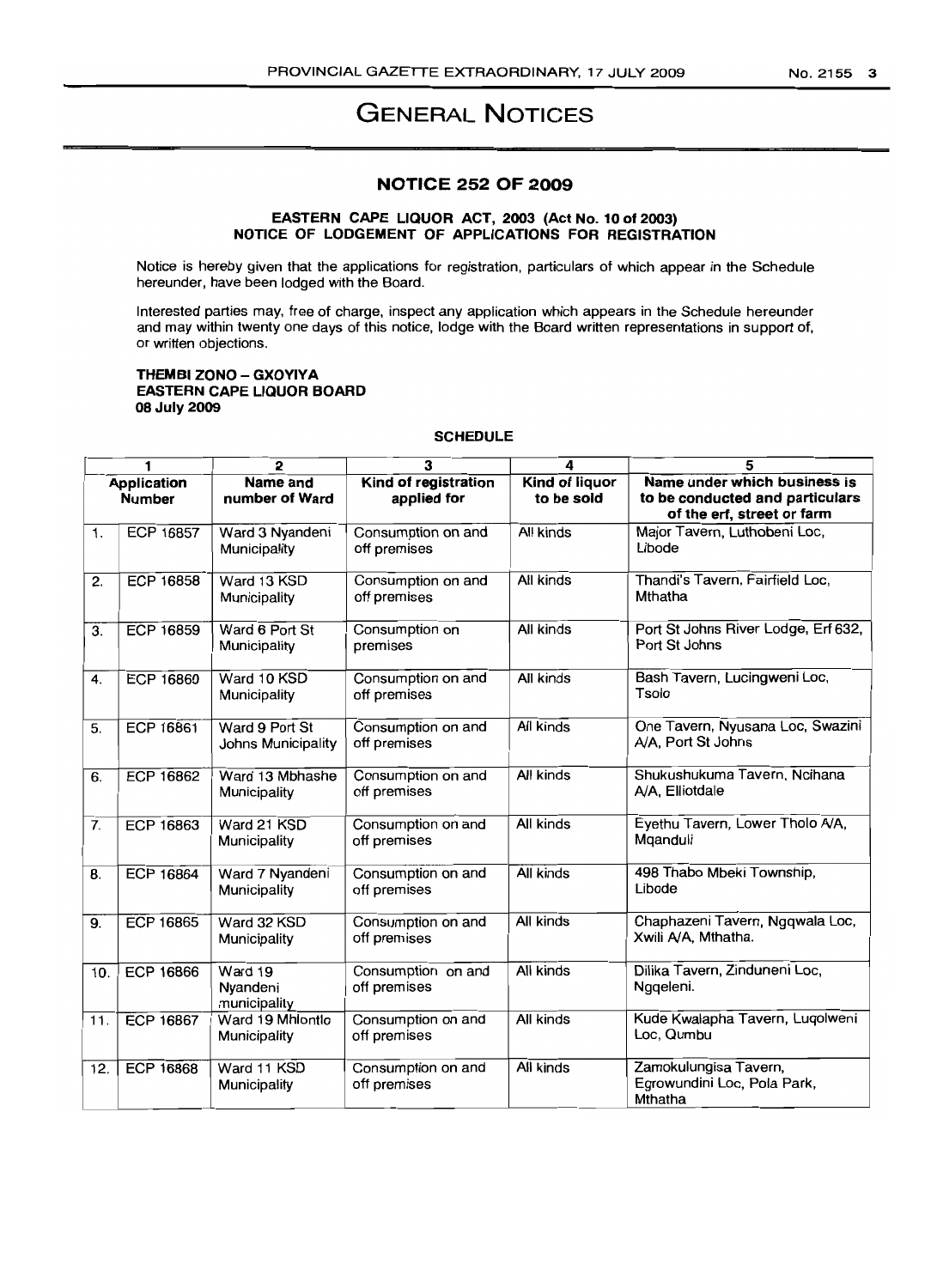|     |                  |                                      |                                    | All kinds                           | Black Hill Tavern, Mhlabamnyama                                    |
|-----|------------------|--------------------------------------|------------------------------------|-------------------------------------|--------------------------------------------------------------------|
| 13. | <b>ECP 16869</b> | Ward 17 Mhlontlo<br>Municipality     | Consumption on and<br>off premises |                                     | Loc, Middle Tyira A/A, Qumbu                                       |
| 14. | <b>ECP 16870</b> | Ward 6 Nyandeni<br>Municipality      | Consumption on and<br>off premises | All kinds                           | Ziphondo Tavern, Ziphondo Loc,<br>Mevana A/A, Libode               |
| 15. | <b>ECP 16871</b> | Ward 3 KSD<br>Municipality           | Consumption on and<br>off premises | All kinds<br><b>Street, Care of</b> | Jimvale Tavern, No.203 P Church<br>Str, Ngangelizwe, Mthatha       |
| 16. | <b>ECP 16872</b> | Ward 20 Mbhashe<br>Municipality      | Consumption on and<br>off premises | All kinds                           | Sikoko Tavern, Krwebetshane Loc,<br>Hobeni A/A, Elliotdale         |
| 17. | <b>ECP 16873</b> | Ward 4 KSD<br>Municipality           | Consumption on and<br>off premises | All kinds                           | Nohlanga Tavern, Orange Groove<br>Loc, Mthatha                     |
| 18. | <b>ECP 16874</b> | Ward 13 Mbhashe<br>Municipality      | Consumption on and<br>off premises | All kinds                           | Lamp House Tavern, Cuntula Loc,<br>Ncihana West A/A, Elliotdale    |
| 19. | <b>ECP 16875</b> | Ward 19 Mhiontio<br>Municipality     | Consumption on and<br>off premises | All kinds                           | Notanda's Tavern, Sulenkama<br>Katkop Rd, Qumbu                    |
| 20. | <b>ECP 16876</b> | Ward 8 Port St<br>Johns Municipality | Consumption on and<br>off premises | All kinds                           | Siyaphumelela Tavern, Mhlotshenu<br>Loc, Majola A/A, Port St Johns |
| 21. | <b>ECP 16877</b> | Ward 20 Mhlontlo<br>Municipality     | Consumption on and<br>off premises | All kinds                           | Vuyo's Tavern, Ntaboduli Loc,<br>Upper Qodira A/A, Qumbu           |
| 22. | <b>ECP 16878</b> | Ward 11 KSD<br>Municipality          | Consumption on and<br>off premises | All kinds                           | Sdi Tavern, Ecatu Rd, Slovo Park,<br>Mthatha                       |
| 23. | <b>ECP 16879</b> | Ward 10 KSD<br>Municipality          | Consumption on and<br>off premises | All kinds                           | Masikhule Tavern, Ncambedlana<br>Farm, Mthatha                     |
| 24. | <b>ECP 16880</b> | Ward 27 KSD<br>Municipality          | Consumption on and<br>off premises | All kinds                           | Shosholoza Tavern, Zibhodla Loc,<br>Mqanduli                       |
| 25. | <b>ECP 16881</b> | Ward 17 NMMM                         | Consumption on and<br>off premises | All kinds                           | Ncapayi's Jazz Corner, 10365<br>Maganda Str, New Brighton, PE      |
| 26. | ECP 16882        | Ward 30 BCM                          | Consumption on<br>premises         | All kinds                           | Premier Club Lounge, Erf 894, 66<br>Settler's Way, Greenfields, EL |
| 27. | <b>ECP 16883</b> | Ward 15 Elundini<br>Municipality     | Consumption on<br>premises         | All kinds                           | Siphathise Shebeen, Sakhutha<br>Loc, Upper Tsitsana A/A, Maclear   |
| 28. | <b>ECP 16884</b> | Ward 8 Elundini<br>Municipality      | Consumption on and<br>off premises | All kinds                           | Mangolong Tavern, Lithotheng Loc,<br>Castle Rock A/A, Mt Fletcher  |
| 29. | <b>ECP 16885</b> | Ward 16 Elundini<br>Municipality     | Consumption on and<br>off premises | All kinds                           | Kwa Manini Tavern, Chevy Chase<br>A/A, Mt Fletcher                 |
| 30. | <b>ECP 16886</b> | Ward 10 Elundini<br>Municipality     | Consumption on and<br>off premises | All kinds                           | Haborona Tavern, Mpharane Loc,<br>Tsolobeng A/A, Mt Fletcher       |
| 31. | <b>ECP 16887</b> | Ward 10 Elundini<br>Municipality     | Consumption on and<br>off premises | All kinds                           | Two Brother Tavern, Tlokoeng Loc,<br>Tsolobeng A/A, Mt Fletcher    |
| 32. | <b>ECP 16888</b> | Ward 10 Elundini<br>Municipality     | Consumption on and<br>off premises | All kinds                           | Happy Rest Tavern, Tsolobeng<br>A/A, Mt Fletcher                   |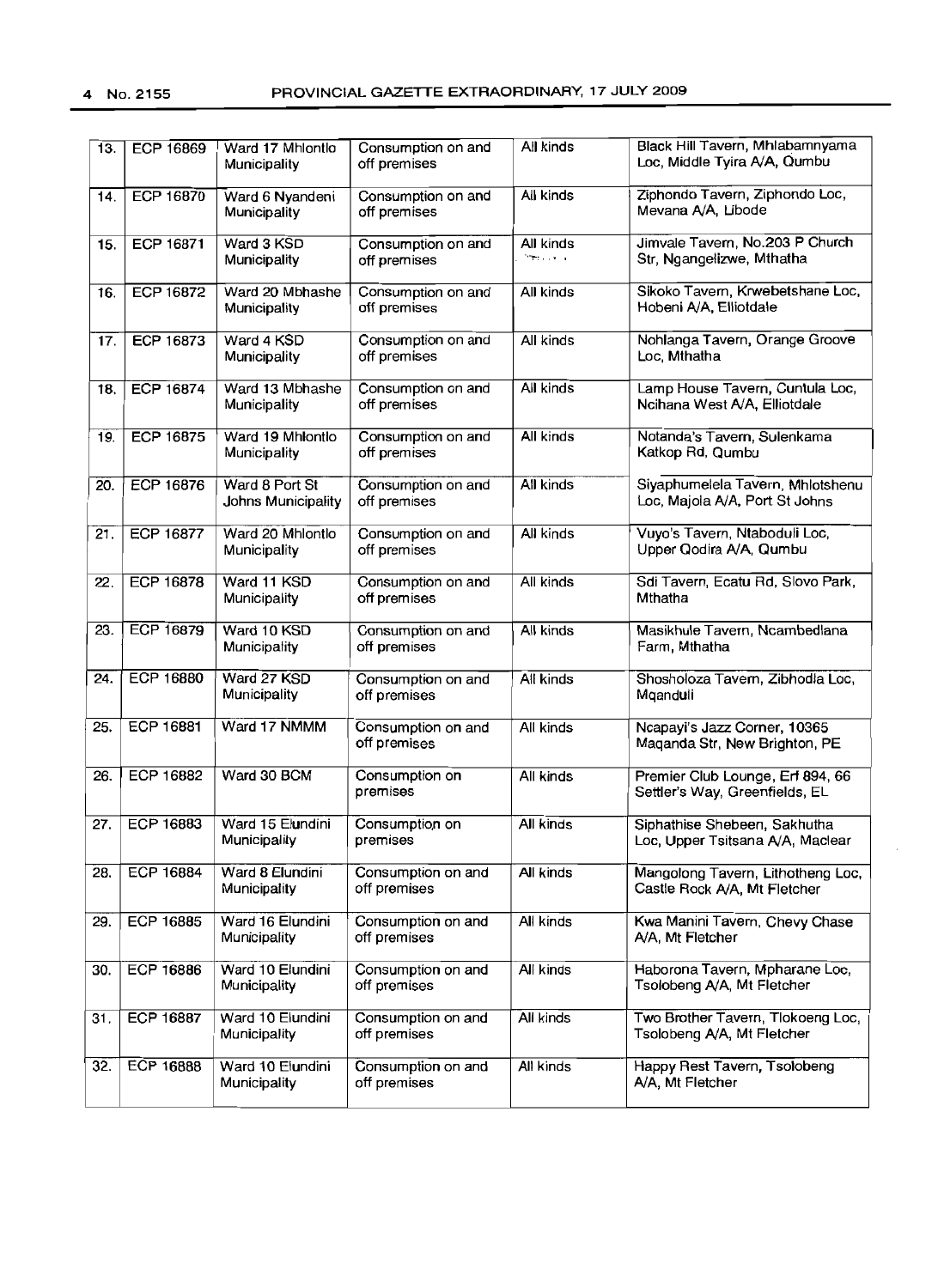| 33. | <b>ECP 16889</b> | Ward 12 Elundini<br>Municipality           | Consumption on and<br>off premises | All kinds | Sekoti Mpate Tavern, Zwelitsha<br>Loc, Kinira Poort A/A, Mt Fletcher                               |
|-----|------------------|--------------------------------------------|------------------------------------|-----------|----------------------------------------------------------------------------------------------------|
| 34. | ECP 16890        | Ward 9 Elundini<br>Municipality            | Consumption on and<br>off premises | All kinds | Maphumphethe Tavern,<br>Nkululekweni Township, Mt<br>Fletcher                                      |
| 35. | ECP 16891        | Ward 9 Elundini<br>Municipality            | Consumption on and<br>off premises | All kinds | Waterfall Tavern, Erf 225, Back Str,<br>Mt Fletcher                                                |
| 36. | ECP 16892        | Ward 9 Elundini<br>Municipality            | Consumption on and<br>off premises | All kinds | Mampho Tavern, Isolomzi Loc,<br>Castle Rock A/A, Mt Fletcher                                       |
| 37. | ECP 16893        | Ward 12 Elundini<br>Municipality           | Consumption on and<br>off premises | All kinds | Ndikhumbule Tavern, Polokwe Loc,<br>Kinira Poort A/A, Mt Fletcher                                  |
| 38. | <b>ECP 16894</b> | Ward 24 Matatiele<br>Municipality          | Consumption on and<br>off premises | All kinds | Mtumase Tavern, Maghatseng Loc,<br>Mtumase A/A, Mt Fletcher                                        |
| 39. | <b>ECP 16895</b> | Ward 7 Ingquza<br><b>Hill Municipality</b> | Consumption on and<br>off premises | All kinds | Kwa Mpuku Tavern, Twazi A/A,<br>Heleni Loc, Flagstaff                                              |
| 40. | <b>ECP 16896</b> | Ward 3 BCM                                 | Consumption on<br>premises         | All kinds | Wongs Pub & Grub, Erf 9588, 24<br>Pearce Str, Berea, EL                                            |
| 41. | <b>ECP 16897</b> | Ward 29 BCM                                | Consumption on<br>premises         | All kinds | The Quiver Tree, Erf 5991, Portion<br>9, Palm Square, Office Park,<br>Bonza Bay Rd, Beacon Bay, EL |
| 42. | <b>ECP 16898</b> | Ward 6 Mnquma<br>Municipality              | Consumption on and<br>off premises | All kinds | Corner Cash Tavern, No.540 Ibika<br>Township, Butterworth                                          |
| 43. | <b>ECP 16899</b> | Ward 1 Lukhanji<br>Municipality            | Consumption on and<br>off premises | All kinds | Pola Place, Thembani Village,<br>Gwatyu, Queenstown                                                |
| 44. | <b>ECP 16900</b> | Ward 23 Mnquma<br>Municipality             | Consumption on and<br>off premises | All kinds | Mabuyi's Tavern, Tutura A/A,<br>Centane                                                            |
| 45. | ECP 16901        | Ward 23 Mnquma<br>Municipality             | Consumption on and<br>off premises | All kinds | Kwa Nofik's Tavern, Tutura A/A,<br>Elalini Loc, Centane                                            |
| 46. | ECP 16902        | Ward 23 Mnquma<br>Municipality             | Consumption on and<br>off premises | All kinds | Snda Tavern, Tutura A/A, Centane                                                                   |
| 47. | ECP 16903        | Ward 23 Mnquma<br>Municipality             | Consumption on and<br>off premises | All kinds | Kwa No-Sydman Tavern, Tutura<br>A/A, Centane                                                       |
| 48. | ECP 16904        | Ward 23 Mnquma<br>Municipality             | Consumption on and<br>off premises | All kinds | Kwa Nomarket, Tutura, Cingweni<br>A/A. Centane                                                     |
| 49. | <b>ECP 16905</b> | Ward 25 Lukhanji<br>Municipality           | Consumption on and<br>off premises | All kinds | Ncilashe Tavern, 827 Mlungisi Ext,<br>Khayelitsha                                                  |
| 50. | ECP 16906        | Ward 3 Mnquma<br>Municipality              | Consumption on and<br>off premises | All kinds | Nomonde Tavern, Willow Loc,<br>Ngcingwane A/A, Idutywa                                             |
| 51. | <b>ECP 16907</b> | Ward 10 Mbashe<br>Municipality             | Consumption on and<br>off premises | All kinds | Area Super Store, Mthubi Loc,<br>Taleni A/A, Willowvale                                            |
| 52. | ECP 16908        | Ward 6 Mbashe<br>Municipality              | Consumption on and<br>off premises | All kinds | No Colllege Shebeen, Nyandeni<br>Loc, Lota A/A, Idutywa                                            |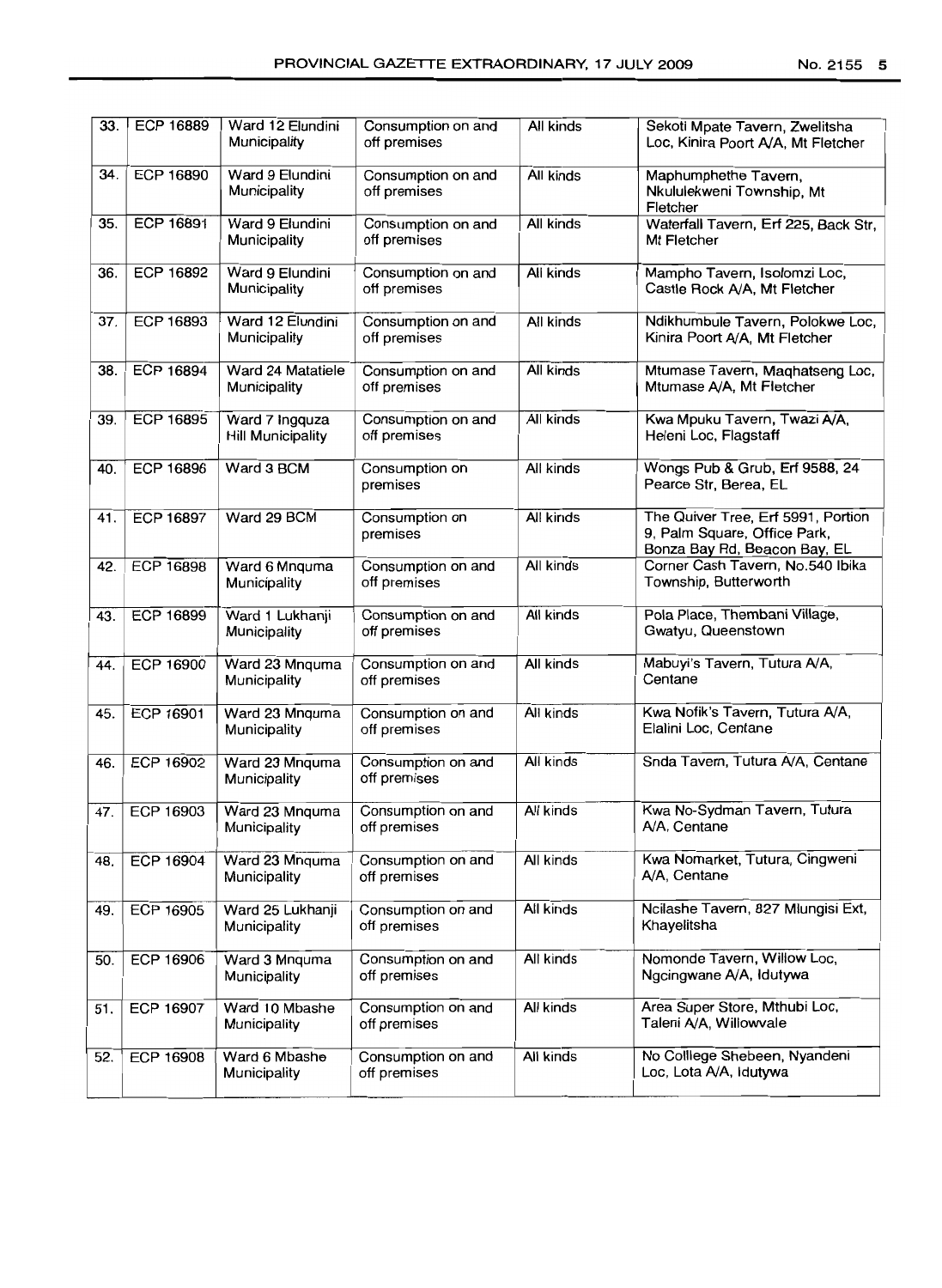| 53. | <b>ECP 16909</b> | Ward 1 Mnquma<br>Municipality        | Consumption on and<br>off premises | All kinds | Joyce's Tavern, Doti Loc, Mngati<br>A/A, Idutywa                          |
|-----|------------------|--------------------------------------|------------------------------------|-----------|---------------------------------------------------------------------------|
| 54. | ECP 16910        | Ward 19 KSD<br>Municipality          | Consumption on and<br>off premises | All kinds | Sphamandla Tavern, Qunu A/A,<br>Mthatha.                                  |
| 55. | ECP 16911        | Ward 14 Lukhanji<br>Municipality     | Consumption off<br>premises        | All kinds | Amankomo Bottle Store, No.371 M<br>Village, Queenstown                    |
| 56. | ECP 16912        | Ward 33 NMMM                         | Consumption on and<br>off premises | All kinds | Kwa Skomo's Tavern, 18289<br>Mkhonto Str, Govan Mbeki,<br>Missionvale, PE |
| 57. | ECP 16913        | Ward 17 Mnquma<br>Municipality       | Consumption on and<br>off premises | All kinds | Busie's Tavern, Mngcangcathelo<br>Loc, Nomaheya A/A, Ngqamakwe            |
| 58. | ECP 16914        | Ward 23 KSD<br>Municipality          | Consumption on<br>premises         | All kinds | Bomvu Back Packers, No 19 Lower<br>Nenga, Coffee Bay, Mqanduli.           |
| 59. | <b>ECP 16915</b> | Ward 18 KSD<br>Municipality          | Consumption on and<br>off premises | All kinds | Maqwatini Tavern, Julukuqu A/A,<br>Mthatha.                               |
| 60. | <b>ECP 16916</b> | Ward 12<br>Nkonkobe<br>Municipality  | Consumption on and<br>off premises | All kinds | Msored Tavern, Msobomvu Village,<br>Alice                                 |
| 61. | <b>ECP 16917</b> | Ward 6 Ndlambe<br>Municipality       | Consumption on and<br>off premises | All kinds | Luntu's Tavern, 2775 Sagwityi Str,<br>Ext 6, Nemato, Port Alfred          |
| 62. | <b>ECP 16918</b> | Ward 6 Ngqushwa<br>Municipality      | Consumption on and<br>off premises | All kinds | Cecillia's Tavern, Crossroads Loc,<br>Peddie                              |
| 63. | <b>ECP 16919</b> | Ward 5 Port St<br>Johns Municipality | Consumption on and<br>off premises | All kinds | Otto Tavern, Caguba A/A, Port St<br>Johns.                                |
| 64. | ECP 16920        | Ward 5 Ndlambe<br>Municipality       | Micro Manufacturer                 | All kinds | Songo's Tavern, 901 Xhanti Str,<br><b>Bathurst</b>                        |
| 65. | ECP 16921        | Ward 19 KSD<br>Municipality          | Consumption on and<br>off premises | All kinds | Plaza Tavern, Madonisi Loc,<br>Mthatha                                    |
| 66. | <b>ECP 16922</b> | Ward 2 Ndlambe<br>Municipality       | Consumption on<br>premises         | All kinds | Bakanas Restaurant, Erf 187, Main<br>Str, Boknesstrand, Alexandria        |

 $\ddot{\phantom{a}}$